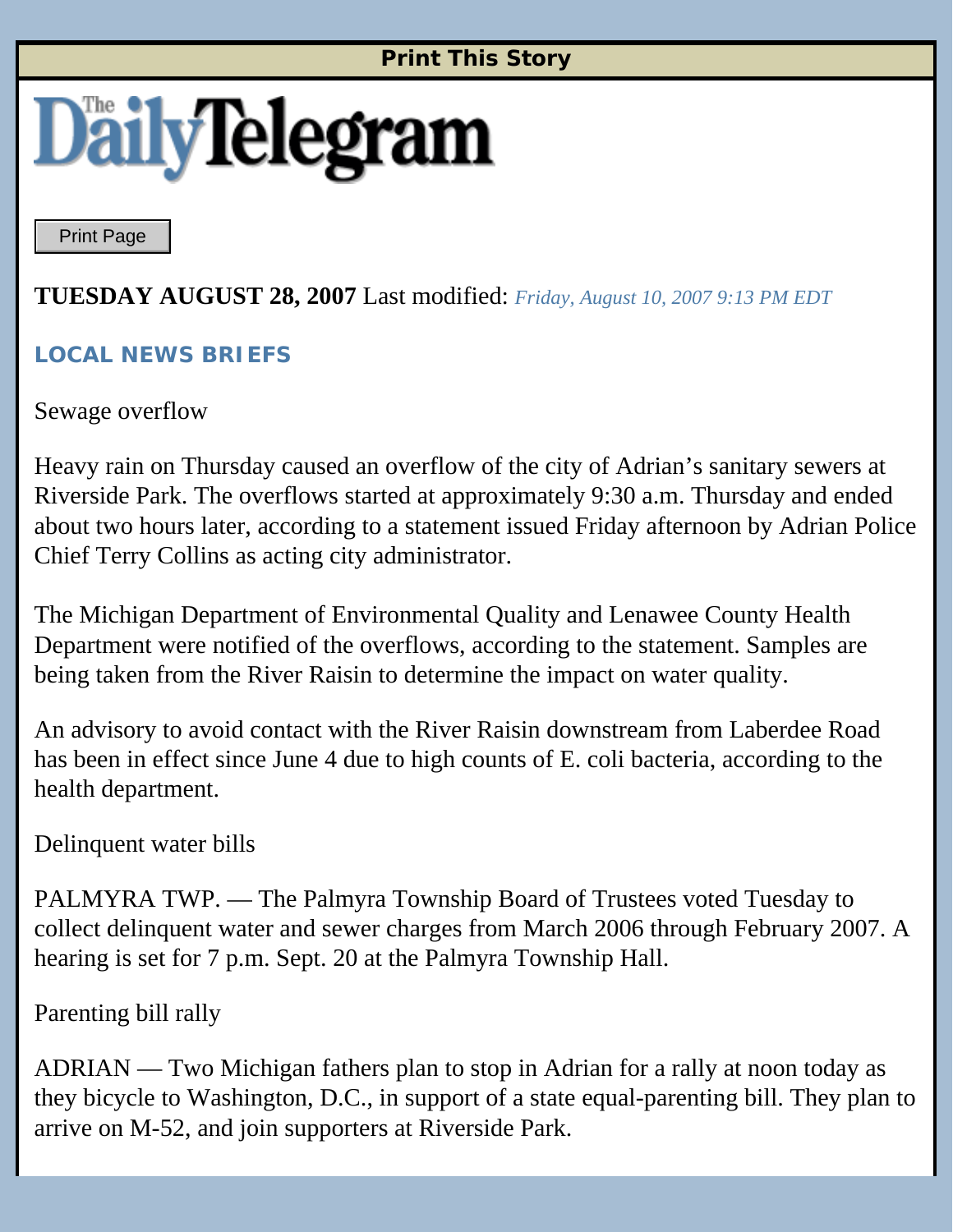Covington resident Robb MacKenzie, who also stopped in Adrian last year on a similar trip, is being joined by Robert Pedersen of Battle Creek. They are urging state passage of House Bill 4564, which in most cases would create a presumption of equal parenting in divorce cases.

The two cyclists were scheduled to leave Lansing this morning, and plan to arrive at the Lincoln Memorial on Aug. 18. Their trip's Web site is www.cycling4children.com.

Training deal extended

TECUMSEH — At its meeting Monday, the Tecumseh City Council voted 6-0 to extend a training consortium agreement between police agencies in Lenawee and Jackson counties.

The original agreement expires at the end of the year. The resolution approved Monday extends it through 2010. under the agreement, the city of Jackson acts as the coordinating agency for the consortium on establishing training programs and instruction courses.

City manager Kevin Welch told the council the Tecumseh Police Department has found the existing agreement to be beneficial.

Mayor Harvey Schmidt was absent.

Use approved

ROLLIN TWP. — A conditional-use permit was approved Wednesday by the Rollin Township board. The permit will allow Troy McClain to operate a transmission repair shop in a residential area of Hallenbeck Highway. The township planning commission had recommended approval at its July meeting.

"A lot of his neighbors had nothing against it. They didn't even know it was there," trustee Ray McGrath said. "He's been a real good neighbor, very low-key."

McGrath and clerk Sharon Gust noted McClain keeps the property neat and orderly. The permit restricts the business to a maximum of three vehicles parked outside the work garage. A small sign that meets township requirements for in-home businesses will be allowed. McClain said he will also plant a greenbelt barrier to shield the business from his neighbors.